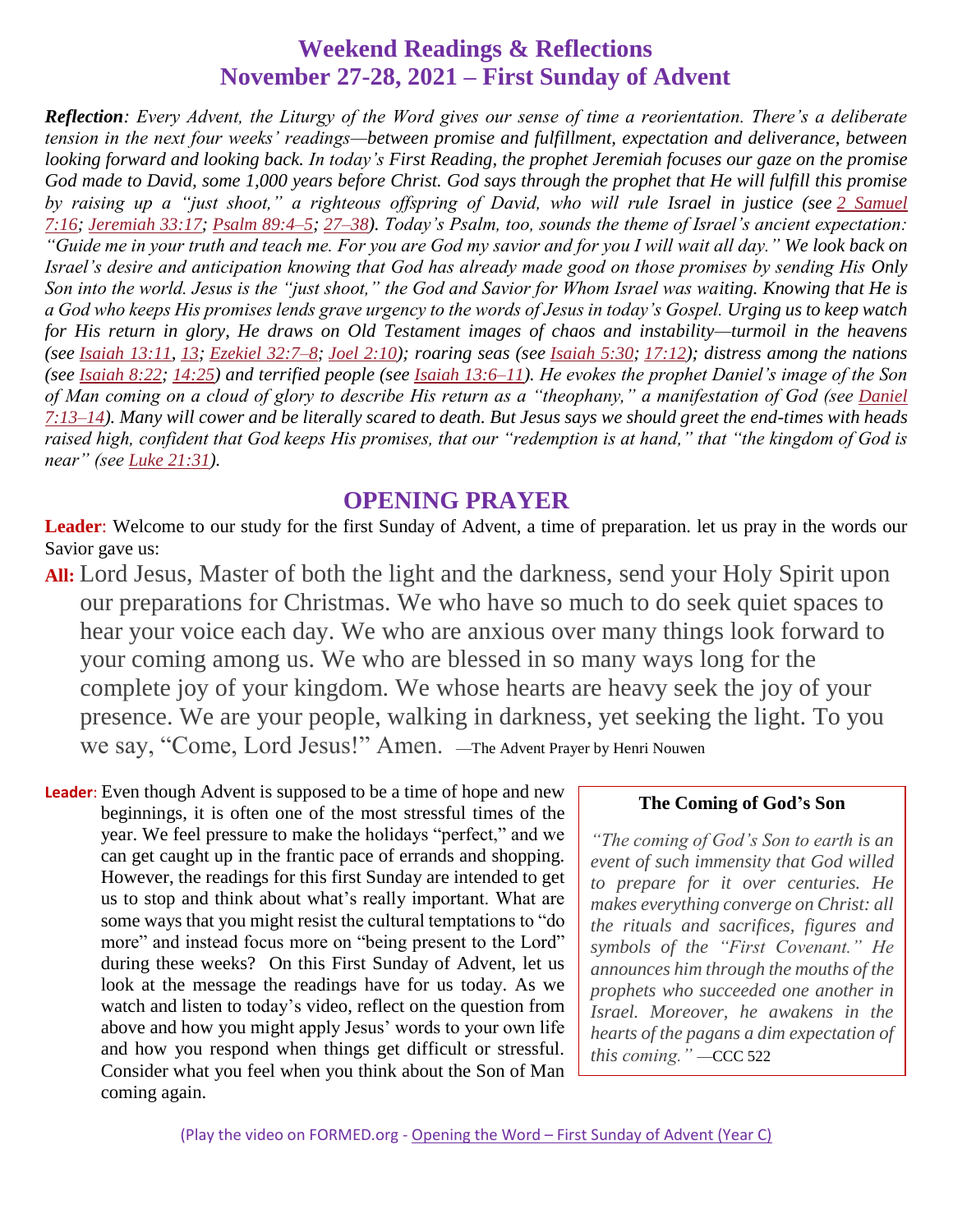### **FIRST READING** ~ Jeremiah 33:14-16 ~

The days are coming, says the LORD, when I will fulfill the promise I made to the house of Israel and Judah. In those days, in that time, I will raise up for David a just shoot; he shall do what is right and just in the land. In those days Judah shall be safe and Jerusalem shall dwell secure; this is what they shall call her: "The LORD our justice."

*Advent begins today. The color purple has an interesting background for us to ponder. Purple dye historically originated from a tiny shell-fish. It took 12,000 shell fish to make 1.5 grams of pure dye. The expense meant it* 

*was used only by the wealthy and became a symbol of royalty. Advent purple indicates we are waiting for the coming of the King of Kings. We are preparing for the birth of Jesus but also spiritually for the second coming.*

 *Ponder for a few minutes what you would do if in 4 weeks' time you were truly going to stand before Jesus Christ the King.*

*Jeremiah was a prophet in a very difficult time. Jewish King after Jewish King had failed to bring peace. God's people were now in exile in Babylon. In the midst of foreign people and their gods Jewish people began to lose hope. Jeremiah reminds them of a promise made by God to believe in: I will raise up a just shoot from the line of David. So beautiful will this event be, the great city of Jerusalem will be renamed - Justice!* 

 *In the midst of life's difficulties what brings you hope? Frequently we think of God's love, but do we recognize what God really wants is justice. Do you hope for this as a future event or do you give your life to its fulfillment today?*

### **SECOND READING**  $\sim$  1 Thessalonians 3:12-4:2  $\sim$

Brothers and sisters: May the Lord make you increase and abound in love for one another and for all, just as we have for you, so as to strengthen your hearts, to be blameless in holiness before our God and Father at the coming of our

Lord Jesus with all his holy ones. Amen. Finally, brothers and sisters, we earnestly ask and exhort you in the Lord Jesus that, as you received from us how you should conduct yourselves to please God and as you are conducting yourselves you do so even more. For you know what instructions we gave you through the Lord Jesus.

*Thessalonica was one of the earliest Christian communities. A port city bringing trade and culture, hot springs bringing tourists. It was prime real estate in a Roman provincial town. With many cultures came many gods, Greek, Egyptian, Roman Emperor worship. Paul had been chased out of this town quickly but had established a small group of Christian followers. He writes to encourage them to be blameless in holiness, living lives pleasing to God. Ready for the coming of our Lord Jesus with all his holy ones.* 

 *Picture your own town instead of Thessalonica. What is the purpose of conducting yourselves to please God? Is it only for heaven or a sign for people today of heaven?*

#### **GOSPEL** ~ Luke 21:25-28, 34-36 <sup>~</sup>

Jesus said to his disciples: "There will be signs in the sun, the moon, and the stars, and on earth nations will be in dismay, perplexed by the roaring of the sea and the waves. People will die of fright in anticipation of what is coming upon the world, for the powers of the heavens will be shaken. And then they will see the Son of Man coming

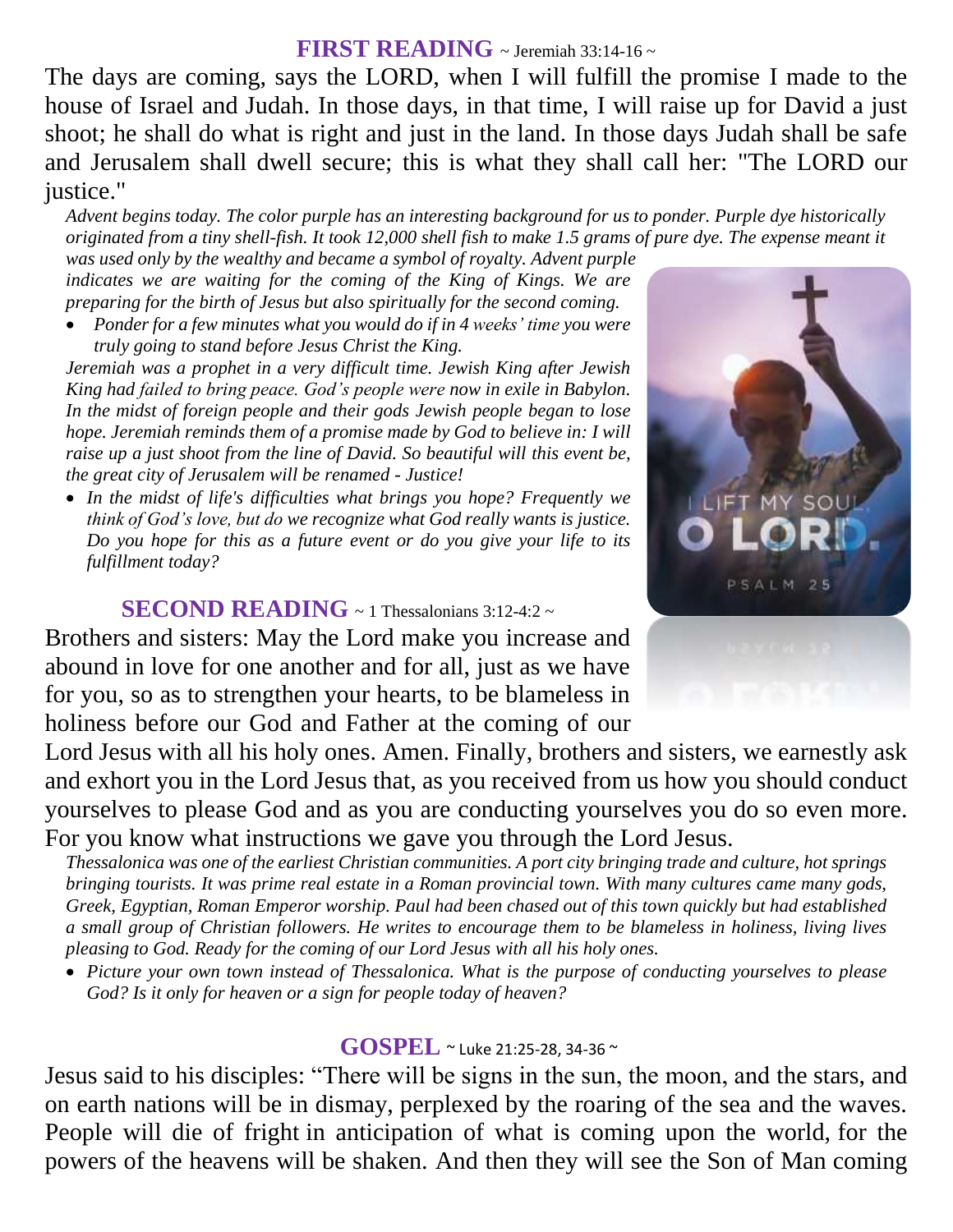in a cloud with power and great glory. But when these signs begin to happen, stand erect and raise your heads because your redemption is at hand. "Beware that your hearts do not become drowsy from carousing and drunkenness and the anxieties of daily life, and that day catch you by surprise like a trap. For that day will assault everyone who lives on the face of the earth. Be vigilant at all times and pray that you have the strength to escape the tribulations that are imminent and to stand before the Son of Man."

*Year C begins with our move from the Gospel of Mark to the Gospel of Luke. Luke's community is tired of waiting on a promise of Christ's return. Luke gives instruction on how Christians are to live while waiting.* 

 *What does the image: ʻstand erect and raise your head' mean to you? What would make you do this? What does living in readiness now actually look like for you?*

*Luke contrasts people of the world with hearts drowsy or hardened with excessive sensual pleasure, drunkenness, worries, with Christian disciples watchful and vigilant, praying and ready to stand before the Son of Man.* 

- *Where are you in this picture? What advent practices could you begin to be vigilant, prayerful, ready?*
- *What would you like to bring to God in the Advent practice of receiving the sacrament of reconciliation? We all know what December will involve: shopping, cooking, socializing, end of year celebrations.*
- *Will you be satisfied? How could you slow down and set aside time to soak up the Christian focus of Christmas - is there a church near or on the journey from work you could visit for 5 minutes daily?*

## **MEDITATION**

How good are you at reading signs, especially signs which God sends our way? The people of Jesus' time expected that the coming of the Messiah would be accompanied by extraordinary signs and wonders. Jesus' first coming was clouded in mystery and surprising wonderment: Even though he was the rightful heir to the throne of King David, he was born in obscurity in a cave at Bethlehem, near the place where David had watched over his father's sheep some 1000 years before. A choir of mighty angels chose to announce the good news to a small band of lowly shepherds keeping their night watch nearby. Learned magi from the East, who recognized a great omen in the heavenly sky, followed the star until it led them to Bethlehem. They alone found the child with his mother and paid him homage as the newborn king of Israel. When Jesus humbly submitted to baptism at the River Jordan, the heavenly Father spoke audibly for those nearby who were willing to listen, "This is my beloved Son with whom I am well pleased."

Jesus told his disciples that his final great sign would be his return in glory at the end of the age. He would come this second time as Judge and Merciful Redeemer to vindicate those who accepted him as Lord and Savior and to punish those who rejected him. Jesus declared that this last sign at the end of the world would be unmistakable. All would recognize and "see the Son of man coming in a cloud with power and great glory" (Luke 21:27). The title which Jesus most often used to describe his Messianic role was the expression "Son of Man". This title comes from the Book of the prophet Daniel, chapter 7. The image of a "Son of man coming in a cloud with power and great glory" was given in a vision where the prophet Daniel saw heaven opened before the